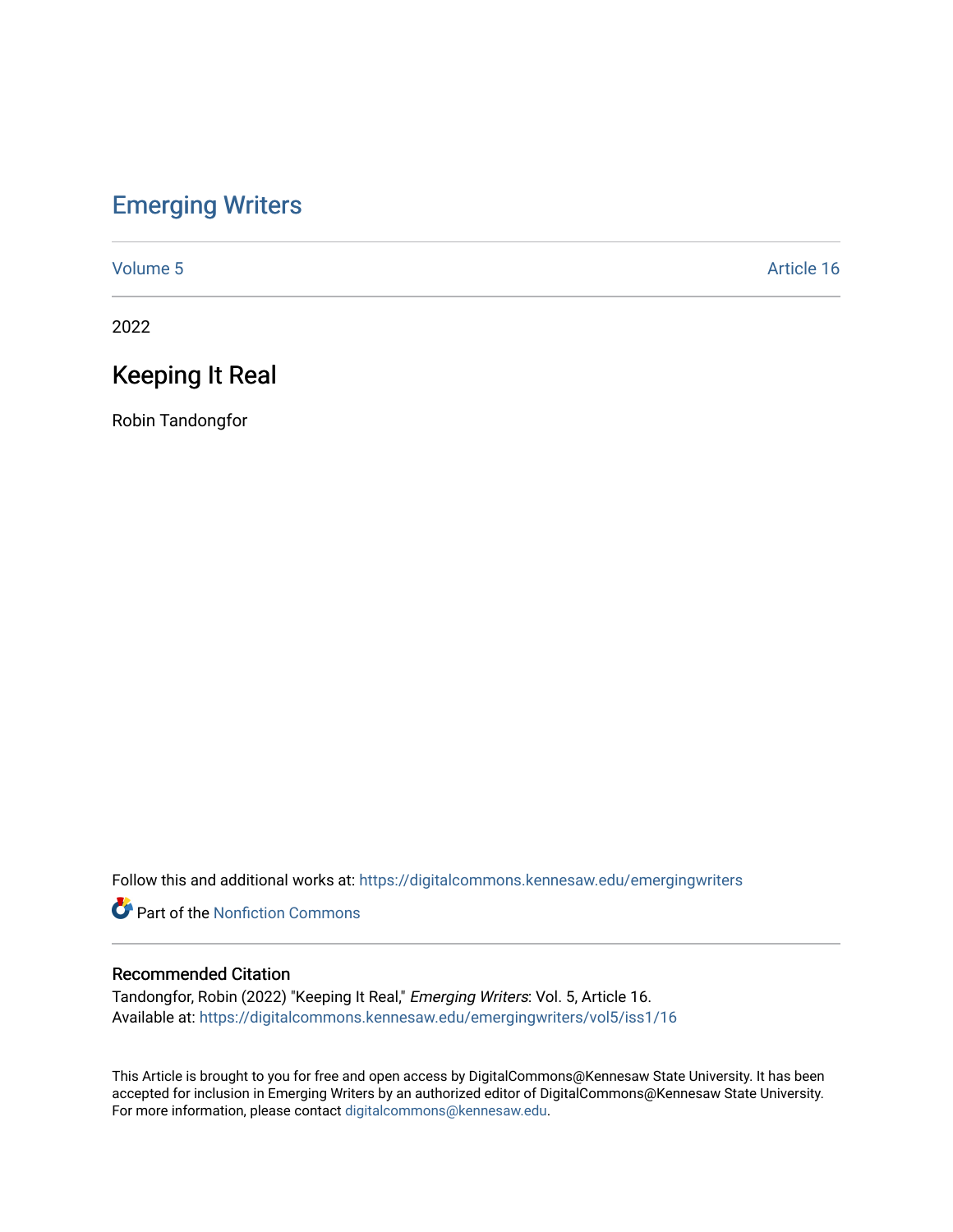### Keeping It Real

#### by Robin Tandongfor

"Oh, and once the PowerPoint is complete, make sure to tell him it is going to be a chaperoned school event. That way the chances of him saying yes are higher."

"Okay, Mya. I will let you know what he says. Wish me luck."

Ugh. The sad truth is, I already know what my father is going to say. He says it every time: "No!" This always makes me feel left out whenever my friends make plans because I never get the chance to go no matter how many PowerPoints I make.

Yes, I said PowerPoints. I have to make them to show that I am being"serious" about the places I want to go. I also have to mention that chaperones are going to be there so that I can attend. I can never seem to get out of the house. What makes matters worse is that while I am stuck at home, my brother is off at college having the time of his life. Man... I can't wait to go to college.

To my surprise, my high school graduation came quicker than expected. Along with my diploma came an abundance of money and advice. I was told to focus on my studies, not to let my friends distract me, avoid gaining weight, and to be mindful of my surroundings. However, no one told me about the upperclassmen who would linger in the freshman halls looking for "fresh meat." No one told me about the grown men at parties waiting for the girls to get drunk so

1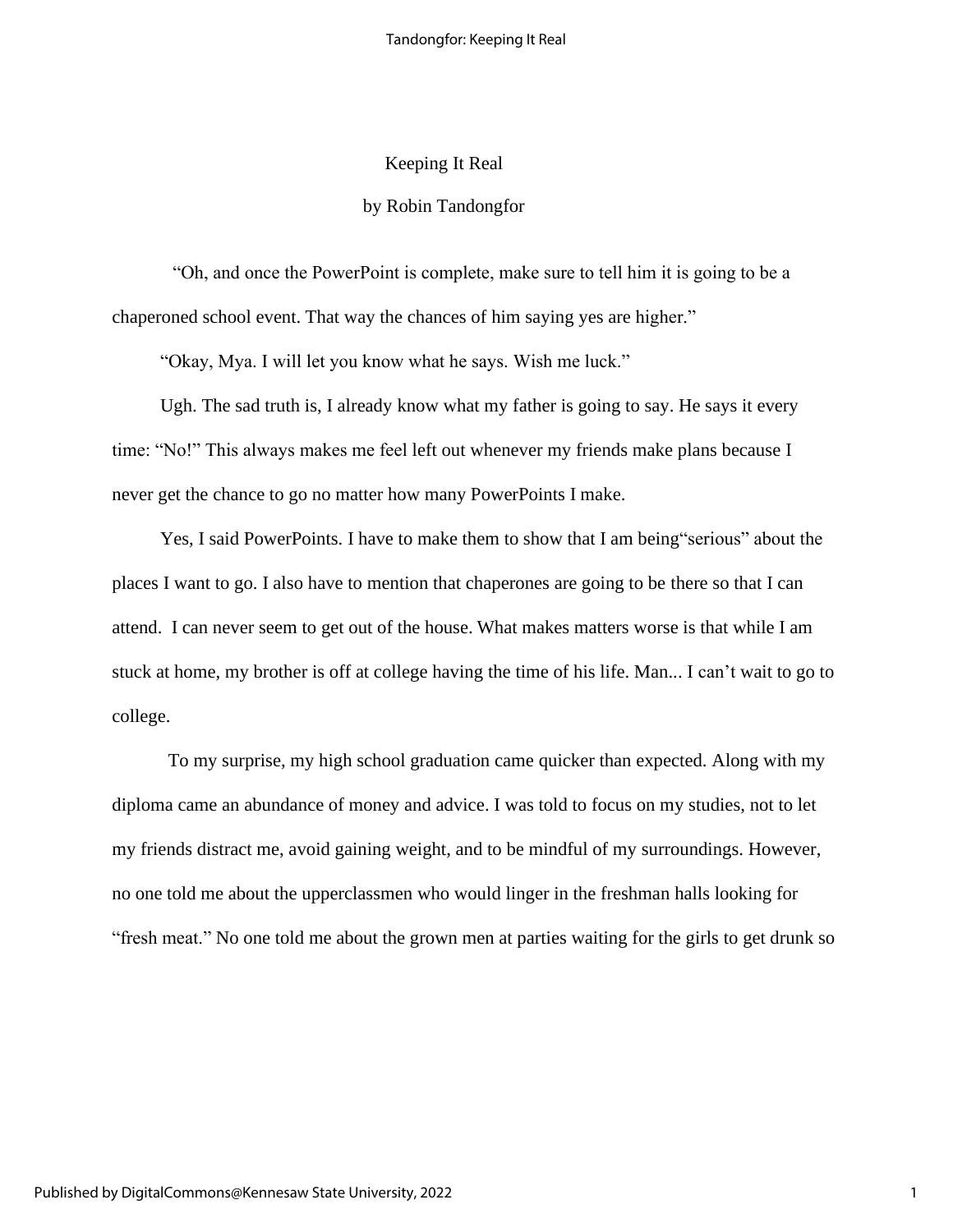they could take them home for the night. Most importantly, no one told me how to avoid the story I am about to tell you.

Growing up in an African household where my father was one of the chiefs in my tribe, my parents always stressed the importance of representing myself. For example, I was taught how to greet everyone when walking into a room. I was taught to wear skirts or dresses that stopped at my knees and to collect dishes and clean after my whole family. But nobody taught me how to protect my body.

On a Wednesday afternoon during the first week of school, I was in the lab. I was walking up to my teacher so she could write my name down for attendance when a boy approached me. He tried to start a conversation with me, but I was so focused on speaking with my teacher that I did not give him much attention. As I was walking out of the class, I noticed he waited for me at the door. He asked me out on a date to Sweet Hut, and we agreed that he would pick me up outside of my dorm. The first mistake I made was accepting a date from a complete stranger, but I was so excited by the fact that I could go places without having to ask my parents that I was blindsided. Plus, I was hungry and free boba always sounds good.

Around 5' o'clock, he picked me up, and I quickly realized that we had nothing in common. He could not say a sentence without having to use profanity. He repeatedly disrespected our teacher because she was a woman, and to top it all off, he told me to shut up when I asked why he parked so far away.

This brings me to my second mistake: getting in the car. The date was very short because I felt uncomfortable, so I told him I had to go to my dorm and study. He dropped me off, but as I got out of the car, so did he. He wanted to walk me to my dorm, and I did not see anything wrong with that, so we walked.